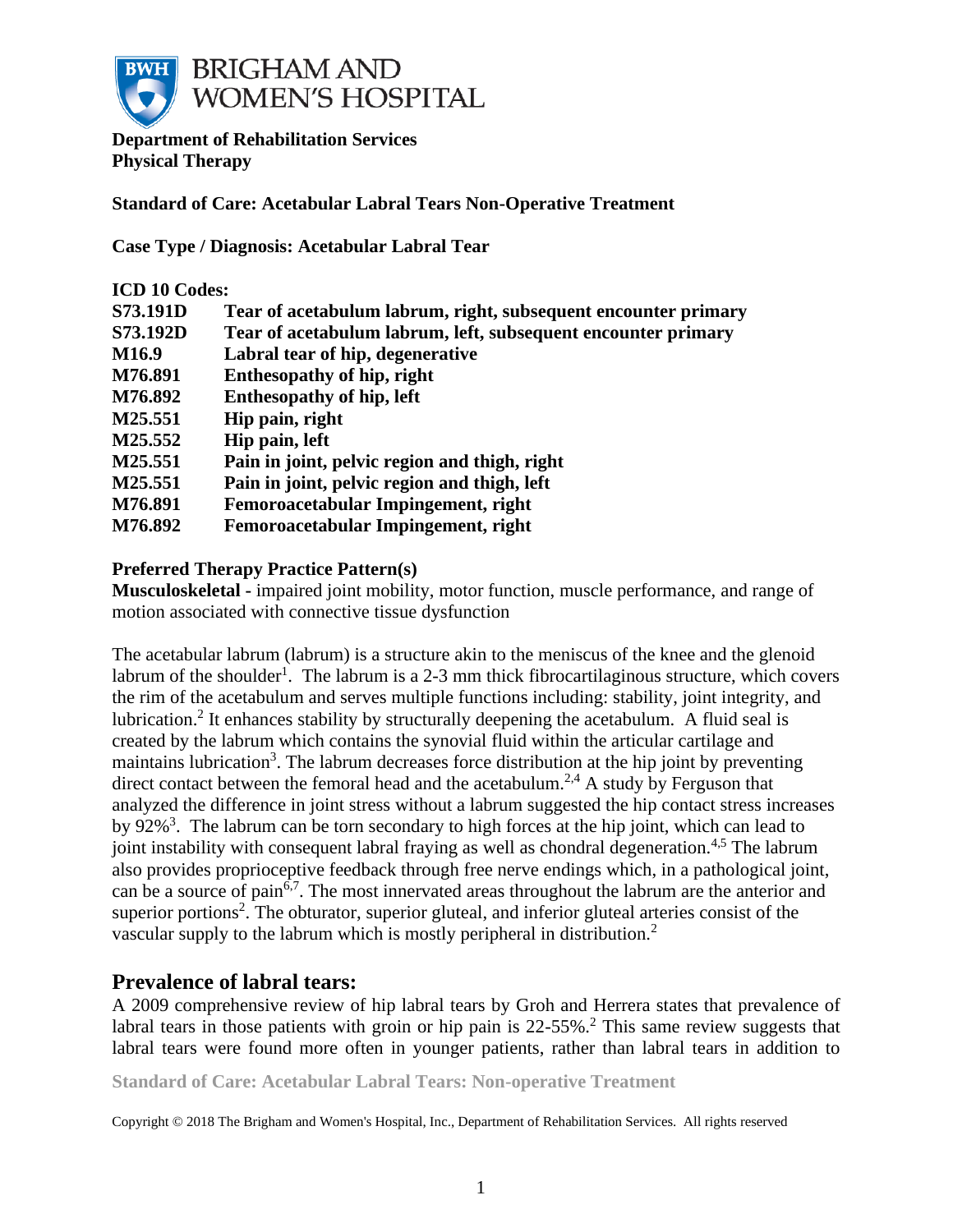chondral degeneration that was found in older adult population. This evidence possibly suggests labral tears may lead to chondral degeneration<sup>2</sup>. Narvani et al found that up to 20% of athletes presenting with groin pain are found to have a symptomatic labral tear.<sup>8</sup> Correlation between age and the prevalence of labral tears has been noted.<sup>2</sup>

Labral tears are reported more often in females than in males. This may be due to the fact that females are more likely to have hip dysplasia.<sup>9,10</sup> Studies conducted in Japan revealed that posterior labral tears were more common than in studies conducted in Europe and in the United States.<sup>3</sup> It is suspected that the sitting on the ground and squatting positions in Japanese culture may put more stress on the posterior aspect of the hip.<sup>4</sup> However Martin and Katz suggest that most tears occur in the anterosuperior labrum.<sup>1</sup>

Possible reasons for prevalence of anterior tears include:

- Less blood supply to anterior region of labrum resulting in decreased potential for repair.<sup>4</sup>
- Anterior labrum tissue is mechanically weak due to presence of loose, irregularly arranged connective tissue.<sup>4</sup>
- A region that is subject to high forces due to the anterior orientation of both the femoral head and acetabulum with decreased bony constraint anteriorly; the stability of that region therefore comes from the labrum, joint capsule and ligaments.<sup>4</sup>
- The labrum is anatomically thinner anteriorly compared to posteriorly.<sup>2</sup>

The most common mechanism of injury is an external rotation force while the hip is hyperextended. However, there may not have been a traumatic event, but rather repetitive microtrauma associated with repeated twisting and pivoting<sup>3</sup>. Groh and Herrera indicate that up to 74% of labral tears are insidious in nature and cannot be linked to a specific event.<sup>2</sup>

## **Etiology of labral tears***:*

It is estimated that 90% of patients with labral pathology have underlying structural abnormalities in femoral and/or acetabular morphology.<sup>9</sup>

## *Traumatic injuries*

The labrum is susceptible to traumatic injury from shearing forces in weight-bearing. Direct trauma to the hip, including motor vehicle accidents, slipping or falling without hip dislocation are common causes of labral tears. Sports in which there is repetitive hip external rotation, such as in ballet, soccer, hockey, and golf have also been known to cause labral tears. In addition, end range motions of hip hyperabduction, hyperextension, hyperflexion and external rotation are correlated with increased incidence of labral tears as it is hypothesized that the labrum assumes a weight bearing role in these end range positions.<sup>4</sup> Despite these known causes of labral tears, up to 74.1% are not associated with any specific event or cause, usually presenting with an insidious onset and mechanism of injury hypothesized as microtrauma.<sup>2</sup>

## *Femoral Acetabular Impingement (FAI)*

FAI is described as decreased joint clearance between the femur and acetabulum which can cause impaired ROM at the hip and damage to the articular cartilage.<sup>2</sup> There are 2 types of FAI:

**Standard of Care: Acetabular Labral Tears: Non-operative Treatment**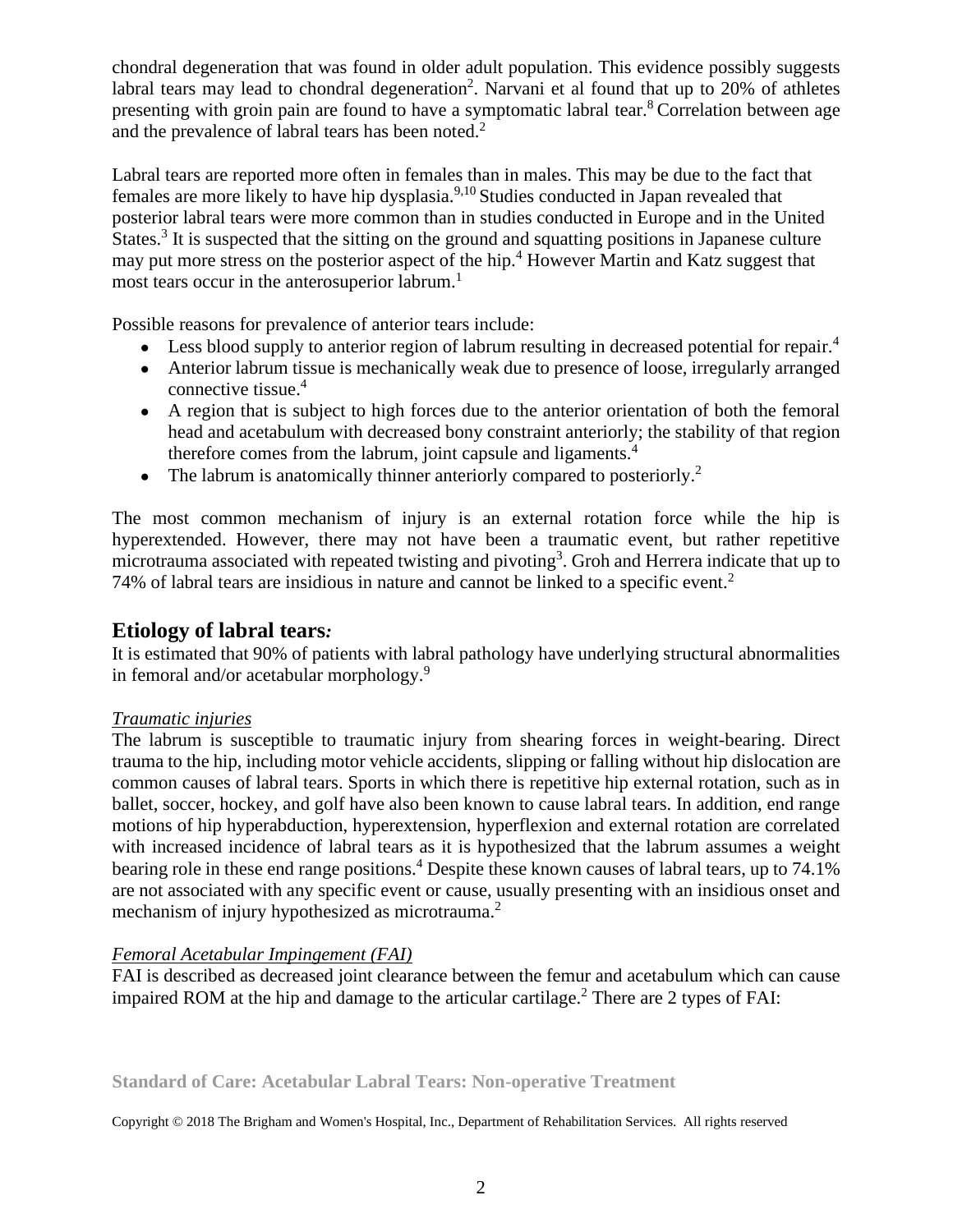Cam Impingement: Occurs when the femoral head has an unusually large radius (nonspherical), causing abnormal contact between the femoral head and acetabulum, especially with active motions of hip flexion combined with adduction and internal rotation. This impairment in joint mechanics leads to anterosuperior labral and chondral lesions.<sup>4,5</sup> Cam type impingement occurs twice as commonly in males as females.<sup>11</sup>

Pincer impingement: Occurs when an abnormally shaped acetabulum creates an overcoverage onto the femoral head. This over coverage can be general (deep acetabulum) or anterior (acetabular retroversion). This impairment in joint mechanics causes posteroinferior chondral lesions.<sup>5</sup>

Pincer impingement is typically more common in middle-aged female athletes, whereas cam impingement is more common in young athletic males<sup>5</sup>. However, a joint can also have both types of these above listed impingements<sup>1</sup>. Patients with FAI may have pain that is in the area of the groin and lateral thigh that is at times referred to as the "C-sign"; as the patient may put their thumb around the posterior hip and fingers into the anterior thigh/groin when describing their pain.<sup>1</sup>

#### *Laxity/hypermobility*

Capsular laxity can be caused by injury, collagen disorders, hormonal influences to the underlying tissues as well as repetitive motions that can weaken part of the capsule resulting in instability and increased force distribution on certain parts of the labrum (Appendix A).<sup>5</sup>

#### *Degeneration*

Degeneration is found to be correlated with older individuals. Cadaver studies have demonstrated that 93-96% of adult hips show evidence of labral tears and abnormalities.<sup>5</sup>

#### *Chondral Lesions*

Labral tears have been found to result in degenerative changes to the acetabular articular surface. McCarthy reported that 73% of patients with labral pathology have chondral damage, damage being more severe in those with disrupted, torn labrums.<sup>11</sup> In 94% of these patients, the labral lesion was found to occur in the same zone as the articular damage.<sup>2</sup>

## *Dysplasia*

Dysplasia is defined as a shallow acetabular socket and results in decreased coverage of the femur anteriorly and laterally, compromising the stability of the joint. This can lead to joint hypermobility and compression of the labrum, resulting in tears most often occurring at the anterior labrum.<sup>5</sup>

## **Predisposing Factors:**

## *Modifiable Factors*

Include: Impairments of muscle length, muscle performance, joint mobility, posture, and neuromuscular control. Janda describes the lower crossed syndrome, which is a pattern of muscle imbalances that could possibly increase risk for labral tear. This pattern of muscle imbalance is described by tightness of the hip flexors and erector spinae as well as weakness of the gluteal and abdominal musculature. All which can cause increased anterior pelvic tilt and hyper-lordosis of

**Standard of Care: Acetabular Labral Tears: Non-operative Treatment**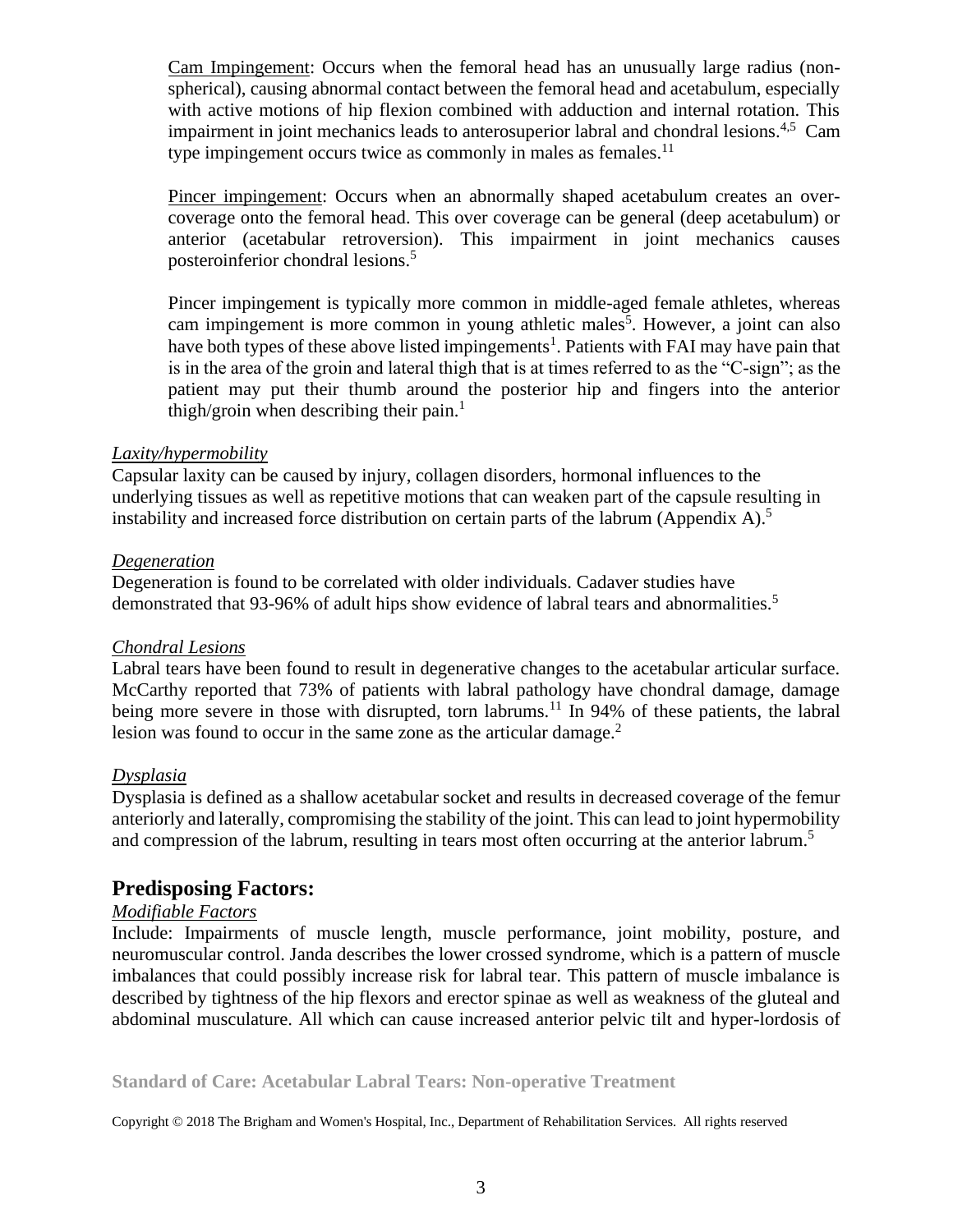the lumbar spine in combination with hip flexion contracture, which collectively can increase forces on the anterior labrum and corresponding acetabulum.<sup>2</sup>

### *Non-Modifiable Factors*

Non-modifiable factors include abnormal boney hip morphology which may limit internal and external rotation of the hip causing repetitive trauma, hypermobility, and connective tissue  $laxity.<sup>1</sup>$ 

## **Symptoms/Clinical Presentation:**

Common symptoms associated with a labral tear include pain, clicking, locking, instability, catching, giving way and/or stiffness. Symptoms usual worsen with squatting, pivoting, and are unable to be alleviated with rest.<sup>2</sup> Intra-articular hip pathologies can refer pain to the anterior groin, buttock, greater trochanter, thigh and/or medial knee.<sup>12</sup> 90% of patients with a labral tear complain of hip and/or groin pain. Besides anterior groin and hip pain, clicking is one of the most common symptoms associated with acetabular labral tears.<sup>2</sup> Typically, patients report a long duration of symptoms, averaging 2 years.<sup>13</sup> This may be due in part to the fact that it remains difficult to recognize labral tears as the source of hip pain.

## *Medical Imaging/Radiographic diagnosis:*

Due to improvements in technology with MRI and arthroscopic techniques, labral tears are now being diagnosed more frequently.<sup>2</sup> MRI's produce both false-positive results and an underestimation of labral pathology and has only a 30% sensitivity and a 36% accuracy. MRI arthrography produces better results, with reported specificity of about  $91\%$ <sup>14</sup> Direct observation of the labrum by arthroscopy continues to be the gold standard for diagnosis.<sup>3</sup>

## *Common symptoms and clinical examination findings associated with intra-articular and extraarticular sources of pain<sup>5</sup>*

Intra-articular pathology: (labral tears, chondral lesions, osteoarthritis, synovitis, loose bodies, avascular necrosis and/or inflammatory arthritis).

*Common Symptoms*: Groin pain Clicking, catching, locking, giving way

*Clinical Examination*: Groin pain/limited range of motion with FABER test<sup>15</sup> Groin pain and/or clicking with Hip Scour test<sup>15</sup> Groin pain with straight leg raise test $8<sup>8</sup>$ Groin pain and/or clicking with FADIR test/Anterior Labral test<sup>20</sup> Groin pain/clicking with Anterior Labral test <sup>20</sup> Groin pain/clicking with Posterior Labral test <sup>20</sup>

**Standard of Care: Acetabular Labral Tears: Non-operative Treatment**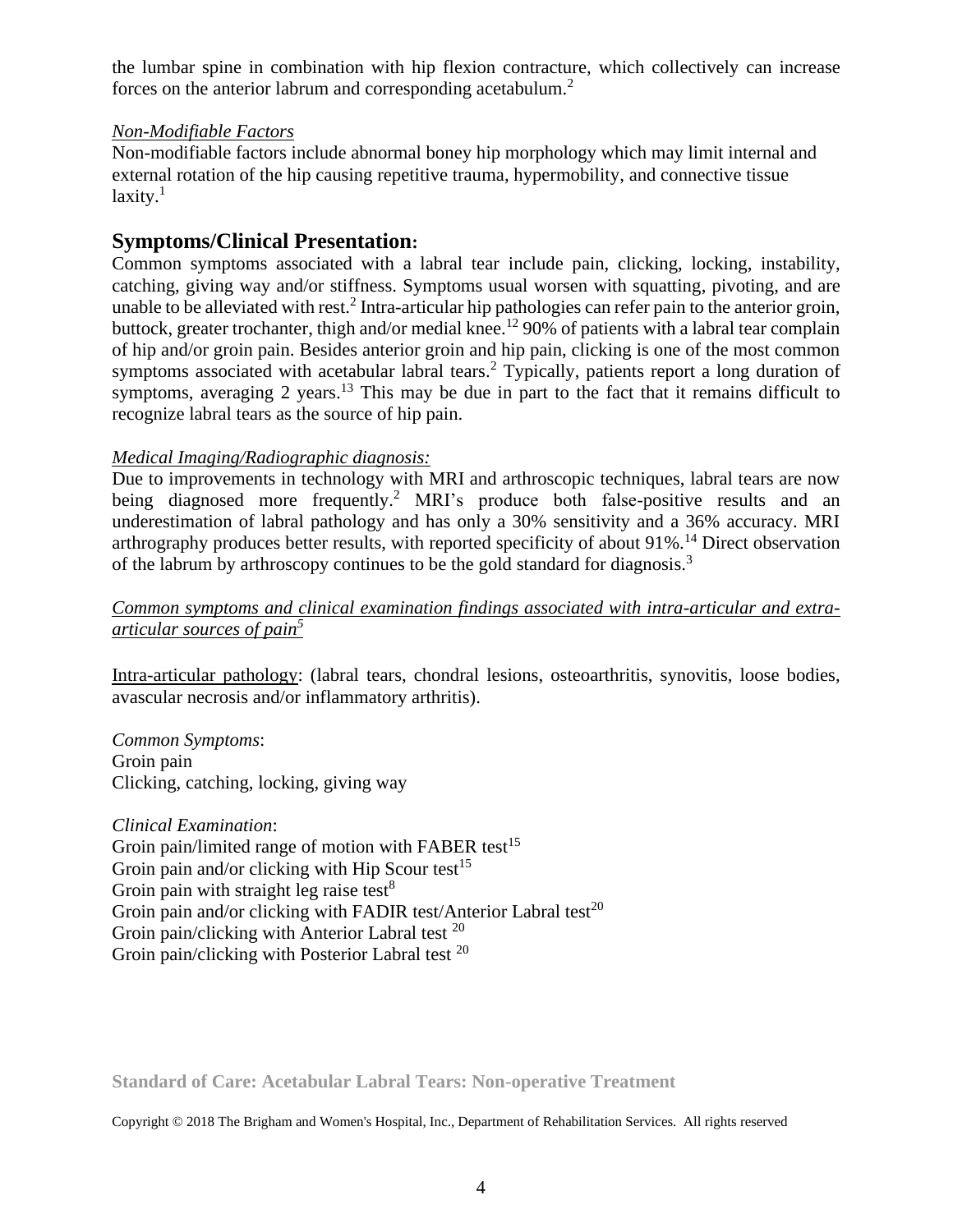Femoral Acetabular Impingement: *Common Symptoms*: Anterior pinching pain with sitting

*Clinical Examination*: Anterior pinching pain with the impingement test $19$ 

Degenerative Changes: *Common Symptoms*: Medial thigh pain Morning stiffness

*Clinical Examination*: Painful and/or limited internal rotation ROM Limited flexion ROM

Capsular Laxity: *Common Symptoms:* Instability

*Clinical Examination*: General hypermobility with Beighton's scale<sup>16</sup> (see Appendix) Increased external rotation ROM with the Log Roll test<sup>17</sup> (see Appendix) Increased motion and/or apprehension with long-axis femoral distraction

## **Indications for Treatment:**

Indications for treatment include pain, loss of function, and mobility impairments.

## **Contraindications / Precautions for Treatment:**

Acute hip pain with fever, malaise, night sweats, weight loss, and night pain may be indicative of tumor, infection, septic arthritis, osteomyelitis or an inflammatory condition.<sup>2</sup> A fracture may be present if there is a history of traumatic injury, pain with weight-bearing and inability to walk, and pain in all planes of motion. A history of corticosteroid use and alcohol abuse may put a patient at risk of developing avascular necrosis.<sup>2</sup>

## **Evaluation:**

*Medical History*: Review past medical history (PMH), pertinent diagnostic tests, imaging and workup, physicians' notes in medical record (EPIC).

*History of Present Illness*: Chief complaint or mechanism of injury, date of injury, duration of symptoms, treatment to date, reason for referral, prior level of function, current functional limitations, previous physical therapy, and past or current use of orthotics. Also inquire about patient's own goals.

**Standard of Care: Acetabular Labral Tears: Non-operative Treatment**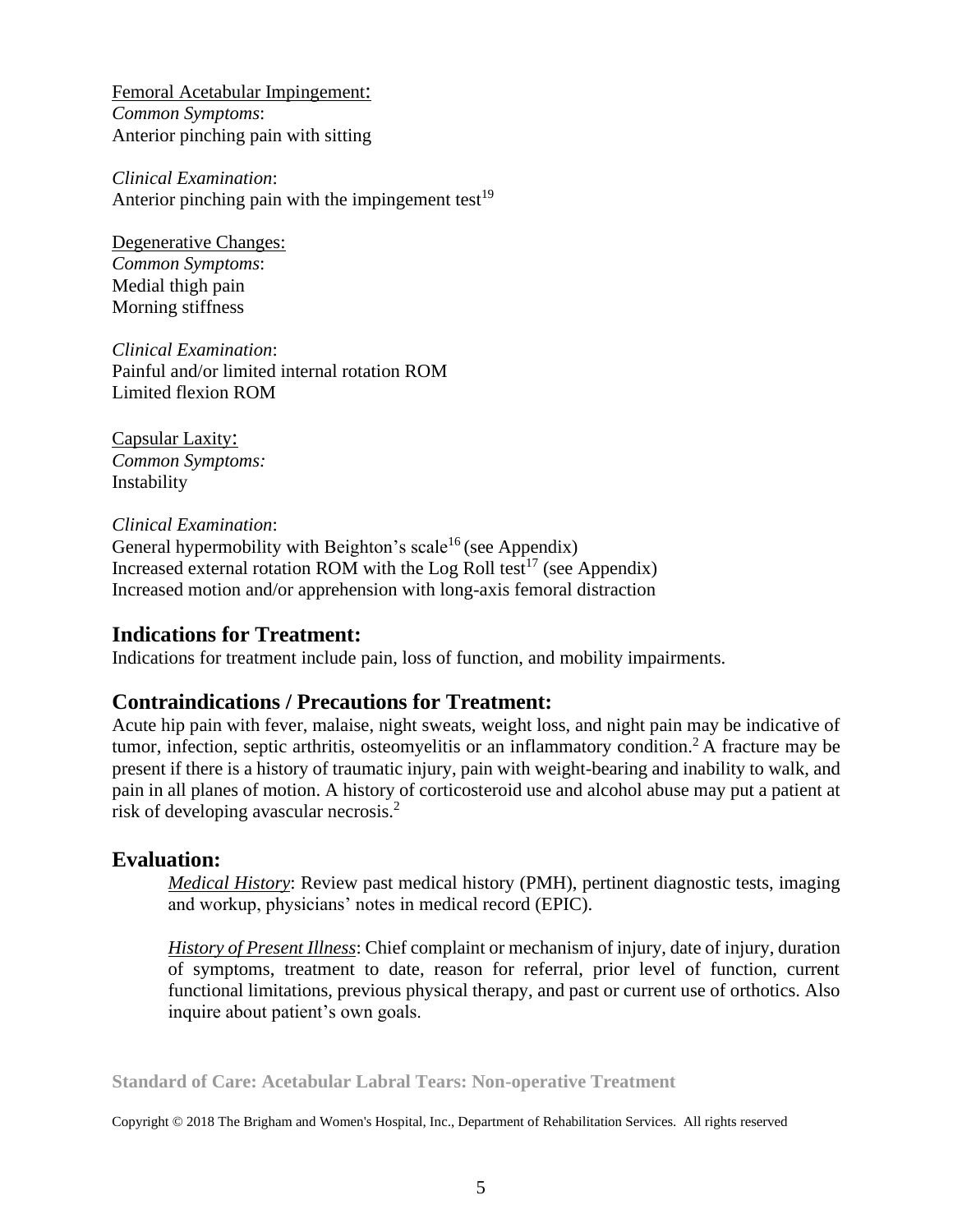*Social History*: Family/social support, employment, physical activity level, hobbies, sports, ADL's and any pertinent functional limitations.

*Medications***:** Note relevant medications including NSAIDS, muscle relaxants and other analgesics.

# **Examination:**

Note: This section is intended to capture the most commonly used assessment tools for this case type/diagnosis. It is not intended to be either inclusive or exclusive of assessment tools.

**Differential Diagnosis**: Lumbar disc disease, hip osteoarthritis, osteomyelitis, fracture, avascular necrosis, chondral lesions, congenital disorders, tumor, hernia, SI joint pathology, bursitis (trochanteric, ischiogluteal, iliopsoas), iliotibial band syndrome, piriformis syndrome, iliopsoas tendonitis, synovitis and systemic disease such as rheumatoid arthritis and systemic lupus erythematosus. $1,2$ 

## **Observation:**

Globally assess for:

- Postural asymmetry
- Pelvic asymmetry (ASIS, PSIS, Iliac Crest, Sacral torsions)
- Excessive lordosis
- Weight bearing intolerance on affected lower extremity
- Excessive external rotation of hip or lower extremity
- Impaired single limb stance right versus left
- Patient's functional mobility during transfers and bed mobility
- Leg length discrepancy
- Altered foot biomechanics/shoe wear

Recent research has demonstrated an increase in hip joint force in both supine hip flexion and prone hip extension when the agonist muscles are inefficient and therefore weak.<sup>3</sup> Additionally, the researchers indicate that imbalances in the musculoskeletal system can all lead to increased joint forces at the hip.<sup>3</sup> Therefore, observing the patient's alignment and quality of motions in these positions is essential with lower extremity and trunk observation to analyze particular cause/contributions to anterior hip pain.

- Assessment of standing alignment
- Presence of hip hyperextension as indicated by:
	- o Knee hyperextension
	- o Posterior pelvic tilt
- Femoral motions and quality of movement accompanying knee extension (in sitting)
- Quality and control of active hip flexion and passive hip flexion
- Pattern of hip extension in prone (assessing participation of hamstring vs. gluteus maximus)
- Effect of passive knee flexion on femoral motion in prone
- Pattern/range hip rotation in prone and sitting
- In quadruped, alignment of hip joint and presence of symptoms while in position and rocking back onto heels

## **Standard of Care: Acetabular Labral Tears: Non-operative Treatment**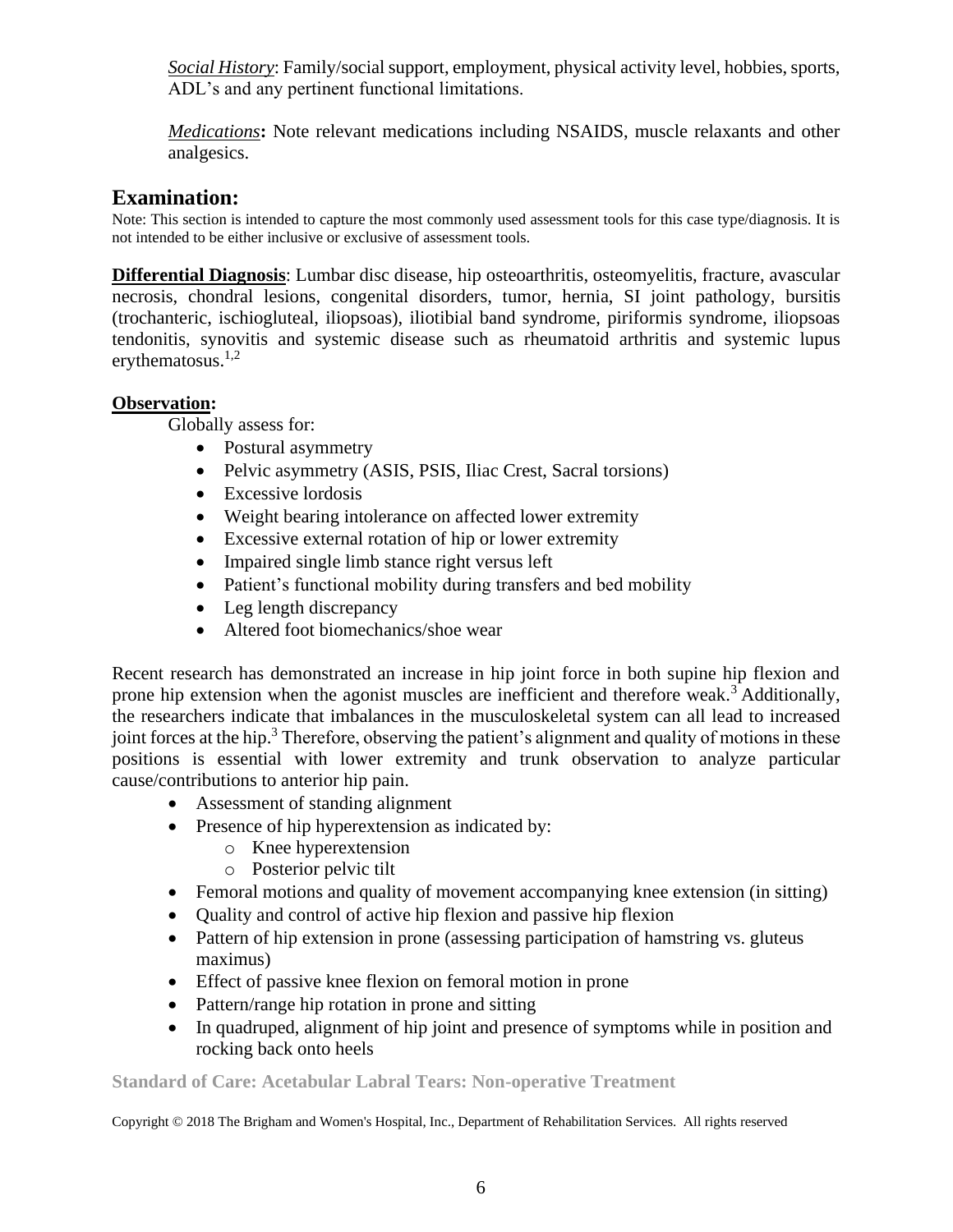**Pain:** Typical pattern is chronic, intermittent aching and/or clicking localized over anterior groin. Pain complaints are aggravated with hip rotations in weight-bearing and with combined motions of hip flexion, adduction and internal rotation<sup>3</sup>. Prolonged standing or sitting may provoke and intensify symptoms; walking, running and/or climbing functions will likely be limited.

**Palpation:** The hip joint is deep and not easily palpable, but surrounding structures may show signs of pathology. The surrounding structures include hip flexors, adductors and abductor muscles, in addition to inguinal ligament and psoas bursa<sup>11</sup>. Directly palpate over greater trochanter, iliac crest, anterior superior iliac spine (ASIS), posterior superior iliac spine (PSIS), ischial tuberosities, sacroiliac, lumbosacral and sacrococcygeal joints<sup>8</sup> explore if other associated areas of hypersensitivity (sciatic nerve, lower back, ITB).

**ROM:** Active and passive ROM of hip, active and passive ROM of knee joint; active ROM of lumbar spine

**Joint Mobility**: accessory motion of lumbar spine, ilium, sacrum, hip

**Muscle Length:** iliacus, psoas, gluteus medius, maximus, piriformis, hamstrings, gastroc-soleus, quadriceps, iliotibial band, tensor fascia lata, quadratus lumborum, lumbar extensors and hip adductors<sup>11</sup>.

**Strength:** hip muscle strength, lumbar spine strength (including lumbar extensors, and multifidi), abdominal muscle strength (strength of transverse abdominis, rectus abdominis (upper/lower), internal/external obliques), plantar flexors, quadriceps, hamstrings.

**Sensation:** Patient may report numbness or paresthesia-like symptoms in the upper thigh that do not follow any dermatomal segment; if a dermatomal pattern is present, e.g. L 4-5, consider lumbar spine pathology.

**Special Tests:** Thomas test, leg length measurement, resisted hip abduction, ligamentous stability, passive internal rotation of hip, passive hip adduction, Faber test, Scour test and resisted SLR, neural tension tests<sup>11</sup>. When positive, these last 3 tests (Faber, Scour, and resisted SLR) indicate the presence of intra-articular hip pathologies, not necessarily only labral tears. Anterior hip impingement test may also be positive in those who have labral pathology<sup>1</sup>. Lumbar spine special tests and pelvic girdle special tests should also be completed.

**Gait**: Note if antalgic, uneven stride length; decreased stance on affected limb; cadence; ask patient to increase speed to brisk walk and note further impairments; note balance and safety with locomotion; assess stair climbing ability. Assess standing balance with single limb stance. Patient may walk with hip in external rotation as an improper correction of femoral anteversion.<sup>3</sup> Note use of assistive device, shoe lift, or orthotics.

**Functional Outcomes:** A validated outcome measure that best captures the functional status and outcomes of patients with labral tears should be utilized**.** The Hip Outcome Score (HOS) is a self-report measurement tool that consists of an ADL and sports subscale. The HOS was developed specifically for patients with labral tears. The HOS subscales have high test-retest

**Standard of Care: Acetabular Labral Tears: Non-operative Treatment**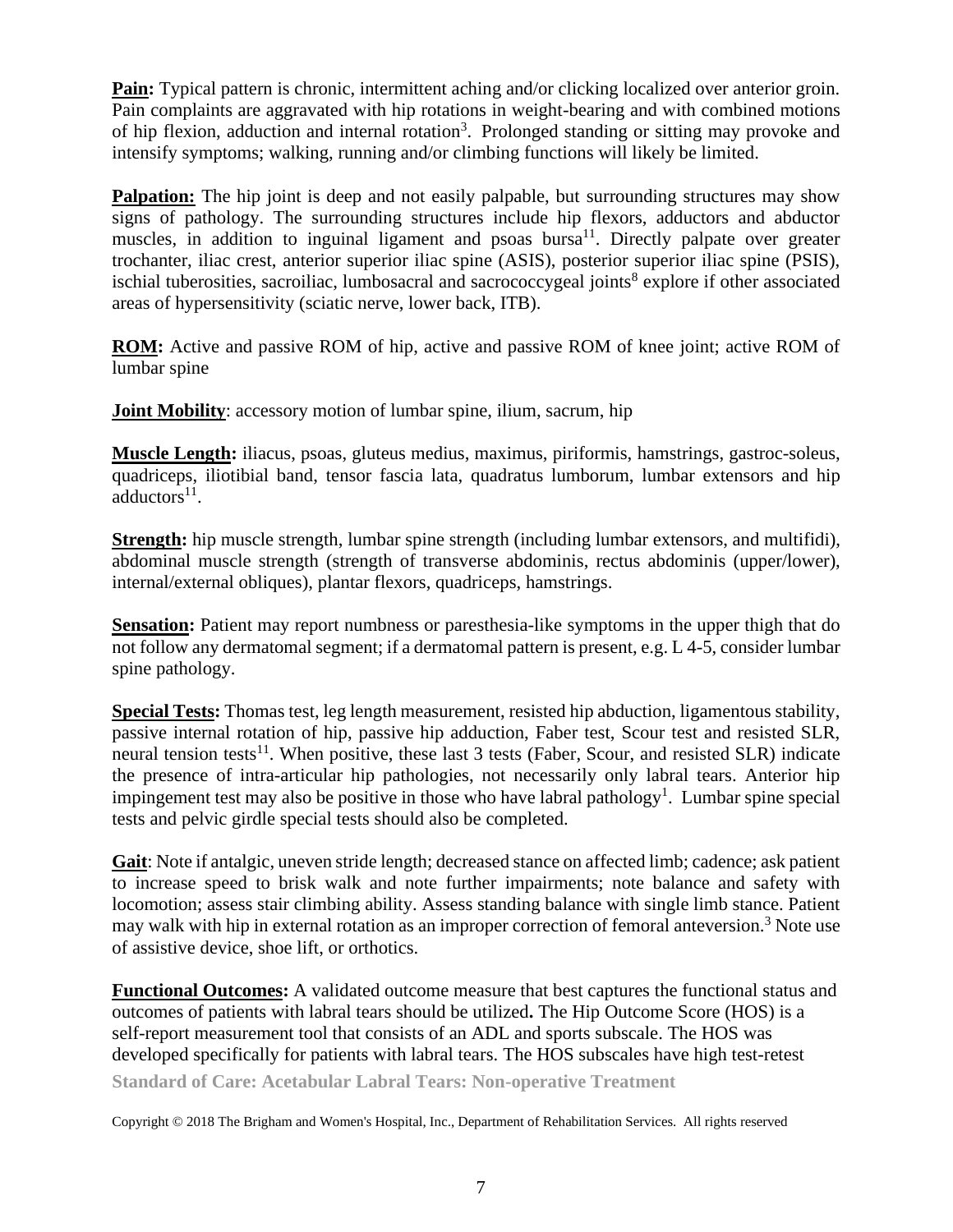reliability (intraclass correlation coefficient [ICC] = 0.98 and 0.92 for the ADL and sports subscales, respectively). The minimal detectable change (MDC) is an increase or decrease of 3 points, and the minimal clinically important difference is 9 points on the ADL subscale and 6 points on the sports subscale.<sup>18</sup> Alternatively, a more general lower extremity measure such as the Lower Extremity Functional Scale (LEFS) can be utilized.

## **Assessment:**

Establish lumbo-pelvic-hip differential diagnosis and need for skilled physical therapy services. Need to differentiate the components of the lumbar spine, the pelvic girdle and the hip as interrelated components of the hip pain as indicated.

**Problem List:** The problem list is derived from the identified problems, dysfunctions and indication for treatment.

## **Potential Impairments:**

- o Pain
- o Decreased ROM
- o Decreased muscle strength
- o Impaired neuromuscular control
- o Decreased muscle length
- o Posture dysfunction
- o Impaired joint mobility
- o Impaired muscle performance
- o Impaired gait
- o Joint mobility
- o Limited function (see subjective portion of examination)
- o Knowledge deficit regarding condition, self-management, home program, prevention

**Prognosis**: Other than in the presence of trauma, labral tears often remain undetected for long periods of time.<sup>3</sup> Surgical interventions have been proven effective for short-term management of pain and decreased function, but the long-term outcomes remain unknown.<sup>3</sup> The role of physical therapy in these cases is to increase function and decrease pain, evaluate and treat associated impairments and educate the patient on strategies to increase function.

## **Goals**:

- 1. Independent self-management of pain, posture, joint protection and body mechanics
- 2. Decrease pain to 0/10 per VAS score
- 3. Increase ROM to WNL for pelvis, lumbar spine and hip
- 4. Normal muscle length throughout the lower extremities
- 5. Increase strength to normal for trunk and bilateral lower extremities
- 6. Improve gait efficiency and quality
- 7. Pain-free function and return to previously active lifestyle
- 8. Independence with home exercise program, joint protection strategies, activity modulation and self-management of condition

**Standard of Care: Acetabular Labral Tears: Non-operative Treatment**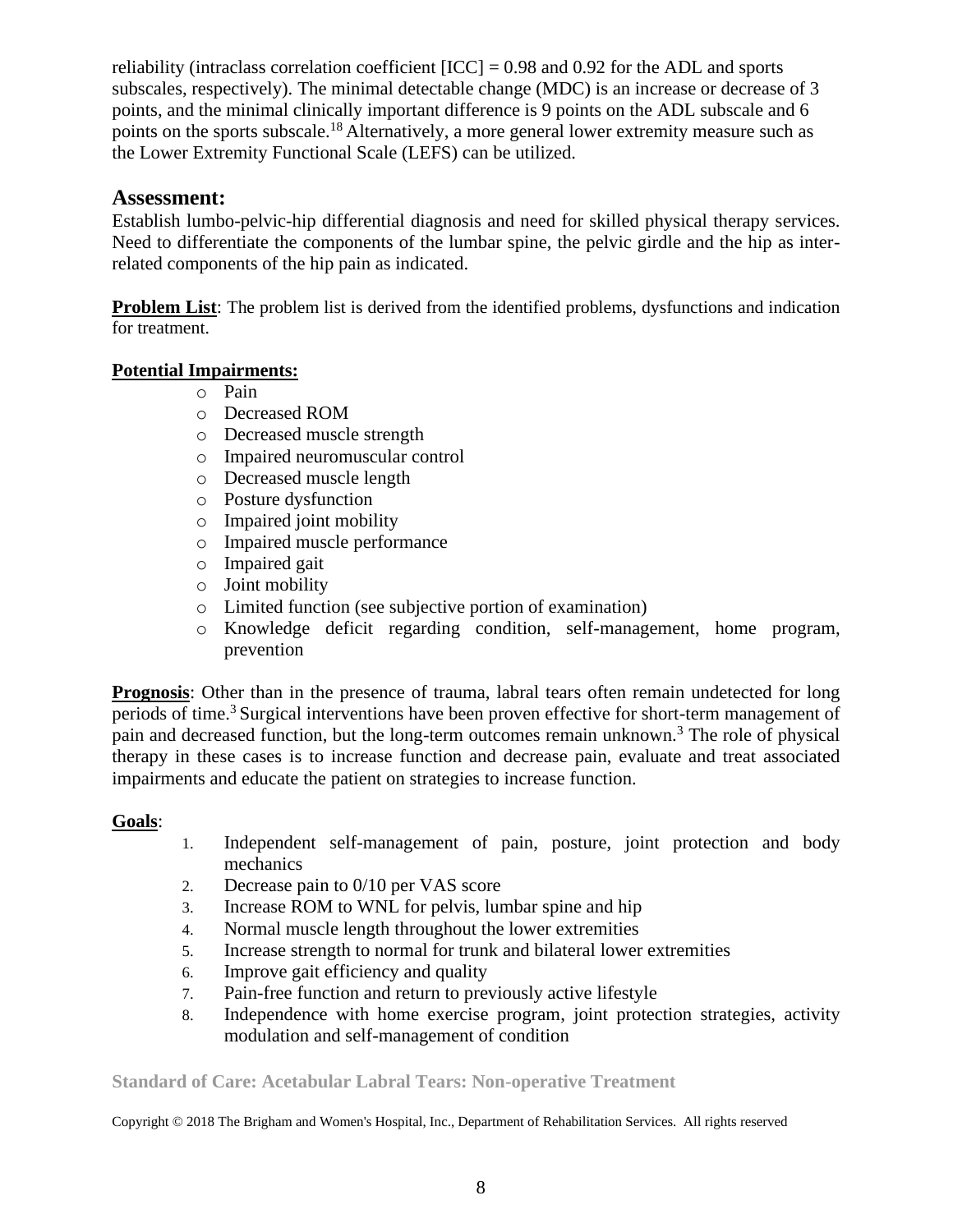**Age Specific Considerations:** Some studies suggest that labral abnormalities occur naturally with aging, whereas other studies associate labral tears with joint pathology and pain.<sup>1</sup> However, the reported age range of people with hip pain and labral tears is from 8 to 75 years.

# **Treatment Planning / Interventions**

| <b>Established Pathway</b>  | Yes, see attached | X No |
|-----------------------------|-------------------|------|
| <b>Established Protocol</b> | Yes, see attached | X No |

### **Interventions most commonly used for this case type/diagnosis:**

*This section is intended to capture the most commonly used interventions for this case type/diagnosis. It is not intended to be either inclusive or exclusive of appropriate interventions.*

There is a paucity of evidence in the literature regarding conservative physical therapy treatment for acetabular labral tears. In a 2011 systematic review Orbell and Smith concluded that debate remains whether physical therapy treatment is effective for patients with labral tears and indicate further research is needed to verify the efficacy of PT treatment for labral tear.<sup>21</sup> A 2012 study by Hunt and Prather of conservative vs. surgical treatment for pre-arthritic hip disorders (including labral tears, FAI, dysplasia) found all subjects with signs and symptoms of prearthritic, intra-articular hip disorders who were treated with conservative treatment alone and with conservative treatment followed by surgery demonstrated significant improvement in pain and functioning from baseline to 1 year. Forty-four percent of patients improved with conservative care alone, and 56% chose to have surgery after receiving conservative care.<sup>24</sup> Lewis and Sahrmann<sup>3</sup> suggest that physical therapy can in fact be beneficial when used appropriately. They suggest that the physical therapy intervention should focus on decreasing anteriorly directed forces on the hip by correcting muscle imbalances and faulty movement patterns. Patients should also be educated in avoiding pivoting motions in which the acetabulum rotates on the femur, especially in a loaded position. A limited number of case series have been published in recent years. Yazbek et al published a case series of 4 patients who were treated conservatively and found that all patients demonstrated improved strength, improved function, and decreased pain at 6 months.<sup>23</sup>

Interventions most commonly used for this case type/diagnosis. (See Appendix B)

- 1. Therapeutic exercises for pelvis and lower extremity, especially strengthening deep external hip rotators, core stabilization
- 2. Gait training for efficient and effective pattern; correct any deviations and compensations, especially knee hyperextension, which causes hip hyperextension during stance phase. Focus on adequate push-off to minimize anterior hip joint forces<sup>1</sup>
- 3. Consider assistive device as appropriate
- 4. Orthotic consultation / heel lift as appropriate
- 5. Instruction in home exercise program
- 6. Low impact conditioning exercise such as recreational exercises and aquatic therapy
- 7. Manual therapy, including joint glides and long axis distraction

**Standard of Care: Acetabular Labral Tears: Non-operative Treatment**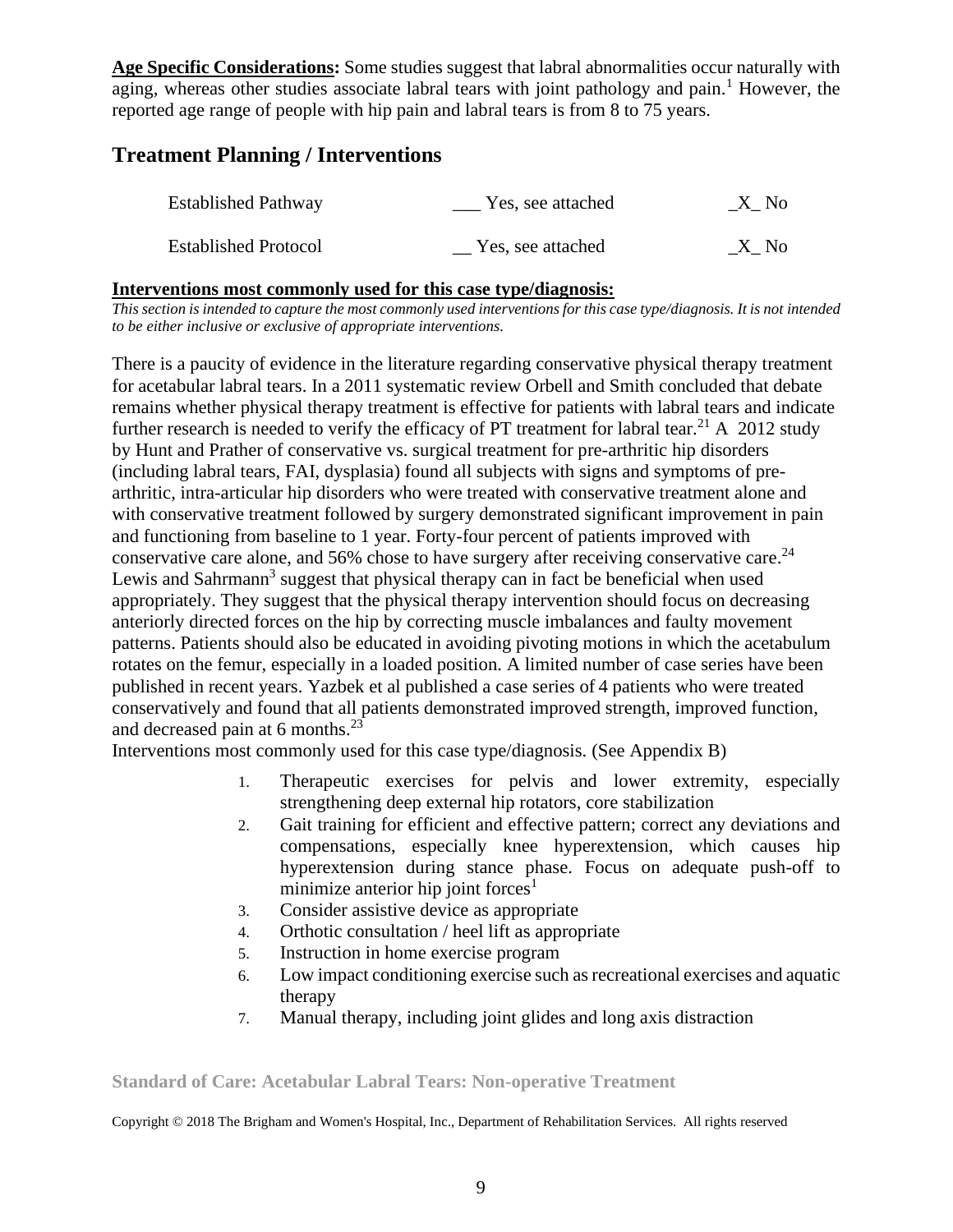### **Frequency & Duration**:

The frequency and duration of follow up treatment sessions will be individualized based on the specific impairments and functional limitations with which the patient presents during the initial evaluation. On average, the frequency may range from 1-2 times per week for 4-12 weeks.

#### **Patient / family education:**

- 1. Joint protection techniques
- 2. Proper use of assistive device
- 3. Patient education
- 4. Posture
- 5. Positioning
- 6. Home exercise program
- 7. Pain self-management

#### **Recommendations and referrals to other providers as indicated.**

- 1. Orthopedist
- 2. Orthotist
- 3. Physiatrist
- 4. Primary Care Physician (PCP)
- 5. Pain Management Clinic

### **Re-evaluation**

Reassessment should be completed every thirty days in the outpatient setting unless warranted sooner. Possible triggers for an earlier reassessment include a significant change in status or symptoms, new trauma, plateau in progress, and/or failure to respond to therapy.

## **Discharge Planning**

Commonly expected outcomes at discharge: Patient will have met goals with focus on selfmanagement of symptoms, and exercise and activity modification and progression.

Transfer of Care (if applicable): If no improvement or progress towards goals, return to referring physician for further medical management.

Patient's discharge instructions: Exercise guidelines, education regarding symptom management and activity modification, home exercise program, postural correction, selfmanagement of symptoms. Follow up with referring physician as needed.

**Authors: Reviewers:** Clare Safran-Norton, PT Saloni Doshi, PT Dawn Rogers, PT Ashley Cotter, PT

Martin J. Boehm, PT

**Standard of Care: Acetabular Labral Tears: Non-operative Treatment**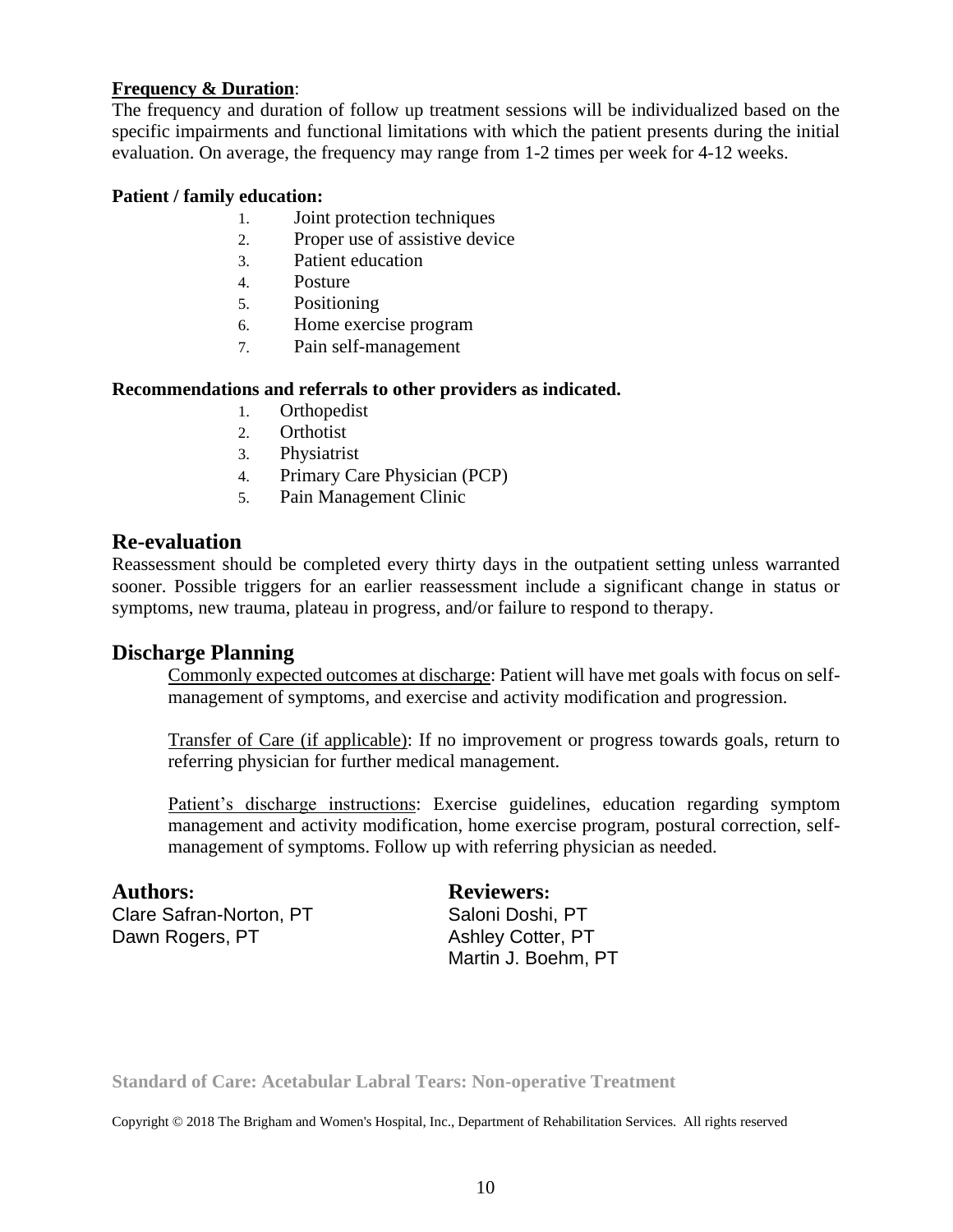## **REFERENCES**

1. Martin S, Katz J. Labral Tears and Femoroacetabular Impingement: Clinical Features and Arthroscopic Management. Open Arthritis Journal. 2012; 5: 1-13.

2. Groh M, Herrera J. A Comprehensive Review of Labral Tears. *Curr Rev Muskuloskel Med.* 2009;2:105-117.

3. Ferguson SJ, Bryant JT, Ganz R, Ito K. An in vitro investigation of the acetabular labral seal in hip joint mechanics. *J Biomech*. 2003;36(2)171-178.

4. Lewis CL, Sahrmann SA. Acetabular labral tears. *Phys Ther*. 2006;86:110-121

5. Martin RL, Enseki KR, Draovitch P, Trapuzzano T, Philippon MJ. Acetabular labral tears of the hip: Examination and diagnostic challenges. *J Orthop Sports Phys Ther*. 2006;36:503-515.

6. Kim YT, Azuma H. The nerve endings of the acetabular labrum. *Clin Orthop Relat Res*. 1995:176-181.

7. Tan V, Seldes RM, Katz MA, Freedhand AM, Klimkiewicz JJ, Fitzgerald RH, Jr. Contribution of acetabular labrum to articulating surface area and femoral head coverage in adult hip joints: an anatomic study in cadavera. *Am J Orthop (Belle Mead NJ)*. 2001;30:809-812.

8. Narvani AA, Tsiridis E, Kendall S, Chaudhuri R, Thomas P. A preliminary report on prevalence of acetabular labrum tears in sports patients with groin pain. *Knee Surg Sports Traumatol Arthrosc*. 2003;11:403-408.

9. Bedi, Kelly Current Concepts Review Femoroacetabular Impingement 10. McCarthy JC, Noble PC, Schuck MR, Wright J, Lee J. The otto E. aufranc award: The role of labral lesions to development of early degenerative hip disease. *Clin Orthop Relat Res*. 2001;(393):25-37.

11. Hack K, Di Primio G, Rakhra K, Beaulé PE. Prevalence of cam-type femoroacetabular impingement morphology in asymptomatic volunteers. *J Bone Joint Surg Am.* 2010;92:2436- 2444. http://dx.doi.org/10.2106/ JBJS.J.01280

12. Kelly BT, Williams RJ,3rd, Philippon MJ. Hip arthroscopy: Current indications, treatment options, and management issues. *Am J Sports Med*. 2003;31:1020-1037.

13. McCarthy JC, Busconi B. The role of hip arthroscopy in the diagnosis and treatment of hip disease. *Orthopedics*. 1995;18:753-756.

14. Czerny C, Hofmann S, Neuhold A, et al. Lesions of the acetabular labrum: Accuracy of MR imaging and MR arthrography in detection and staging. *Radiology*. 1996;200:225-230.

15. Magee DJ. The hip. In: *Orthopedic Physical Assessment.* 5th ed. St. Louis, MO: Saunders Elselvier; 2008:90-142.

**Standard of Care: Acetabular Labral Tears: Non-operative Treatment**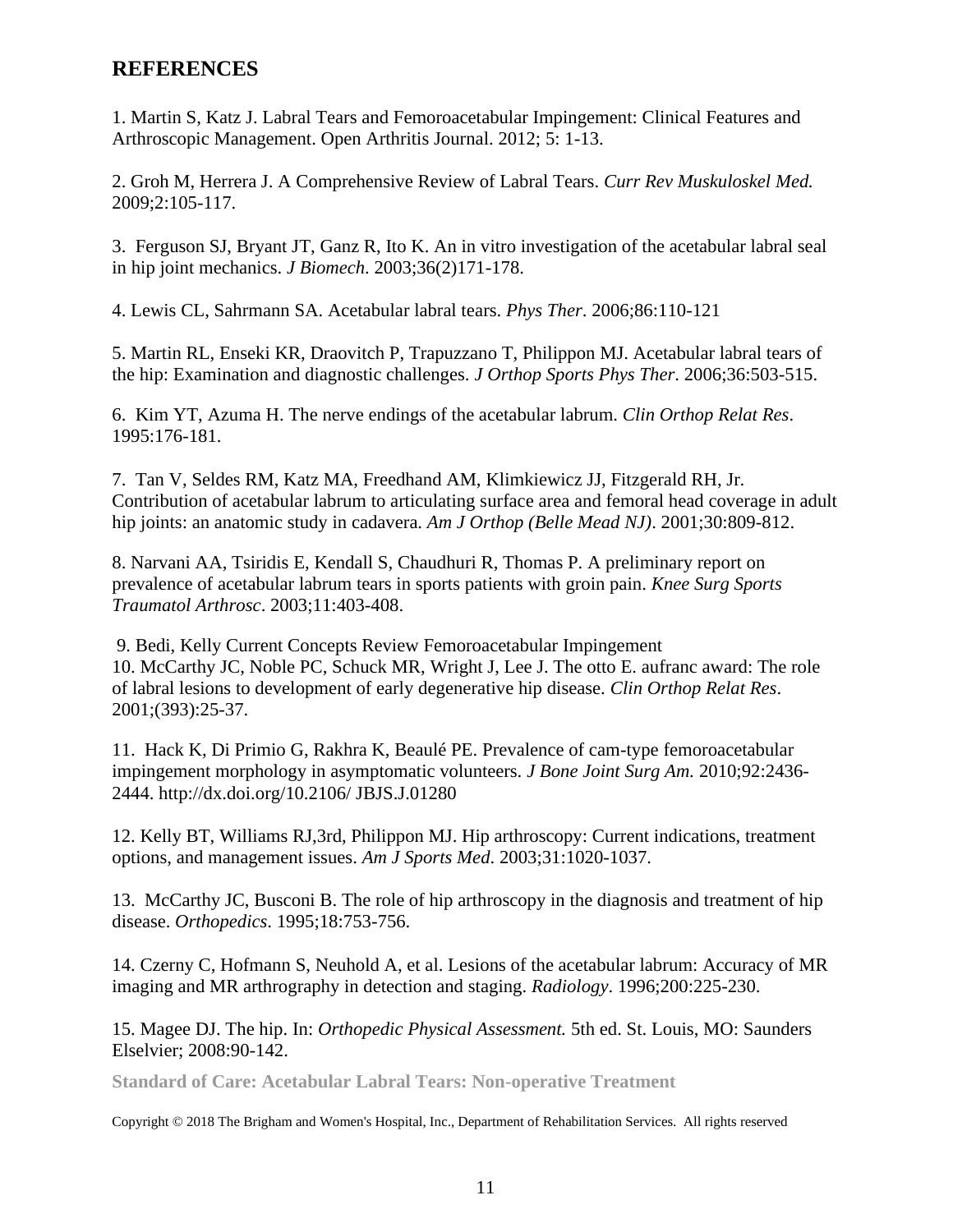16. Beighton P, Horan F. Orthopaedic aspects of the ehlers-danlos syndrome. *J Bone Joint Surg Br*. 1969;51:444-453.

17. Nochimson G. Legg-Calves-Perthes Disease. Available at: www.emedicine.com. Accessed June 13, 2006 .

18. Enseki K, Harris-Hayes M. et al. Non-arthritic Hip Joint Pain: Clinical Practice Guidelines. JOSPT, 2014. 44:6.

19. Maslowski E, Sullivan, et al. [The diagnostic validity of hip provocation maneuvers to detect](http://www.sciencedirect.com/science/article/pii/S1934148210000511)  [intra-articular hip pathology.](http://www.sciencedirect.com/science/article/pii/S1934148210000511) PM&R, 2010.

20. Gulick, D. Ortho Notes Clinical Examination Pocket Guide. 2<sup>nd</sup> Edition. FA Davis Company. Philadelphia. 2009.

21. Orbell, S, Smith, T. The physiotherapeutic treatment of acetabular labral tears. A systematic review. Advances in Physiotherapy, 2011;13:153-161.

22. Hickman JM, Peters CL. Hip pain in the young adult: Diagnosis and treatment of disorders of the acetabular labrum and acetabular dysplasia. *Am J Orthop*. 2001;30:459-467.

23. Yazbek, P, Ovanessian, V, et al. Nonsurgical Treatment of Acetabular Labrum Tears: A Case Series. JOSPT. 2011;41:5.

24. Orbell, Samuel, and Toby O. Smith. "The physiotherapeutic treatment of acetabular labral tears. A systematic review." *Advances in Physiotherapy* 13.4 (2011): 153-161

**Standard of Care: Acetabular Labral Tears: Non-operative Treatment**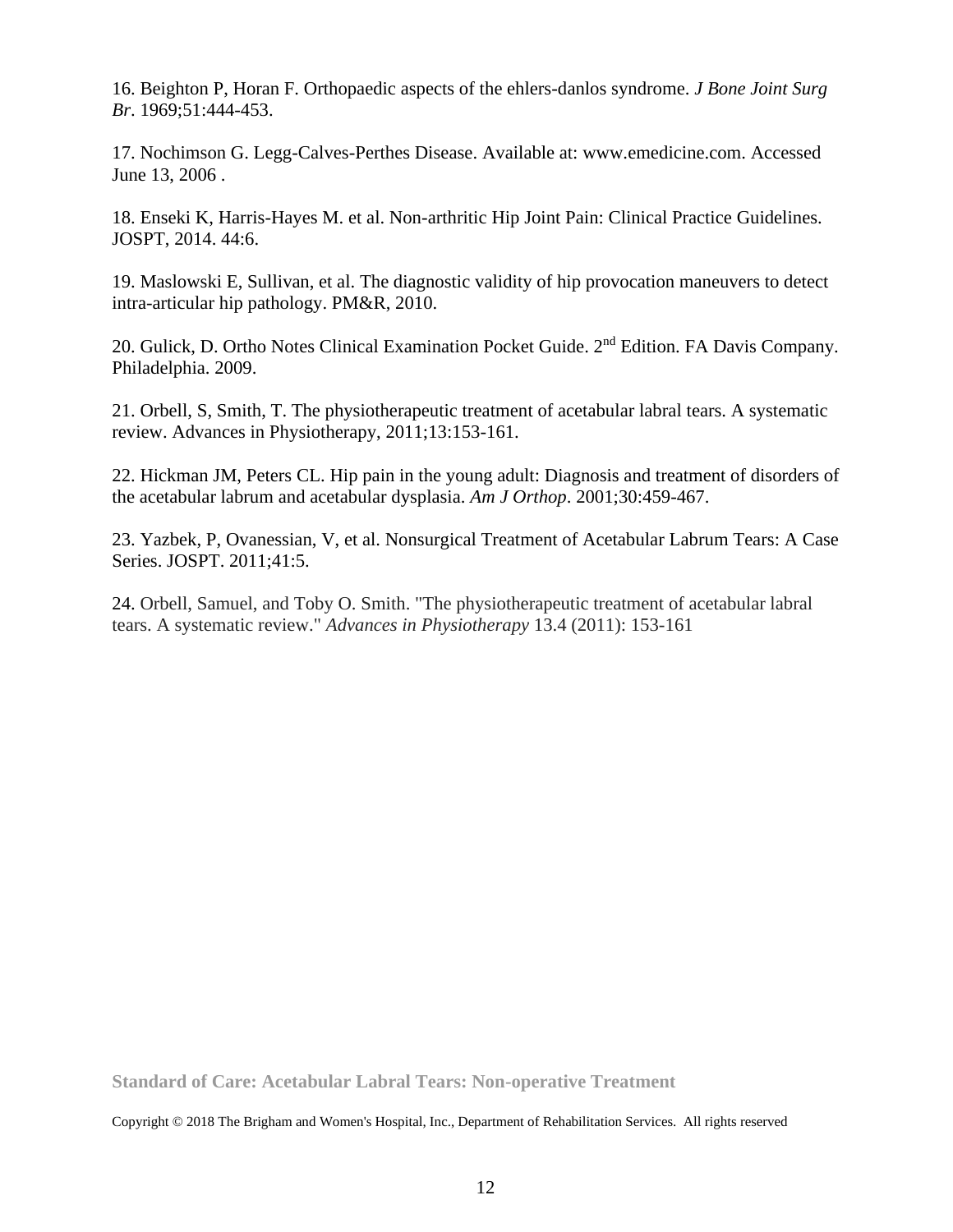## *APPENDIX A*

## Joint Hypermobility:

The Beighton Hypermobility Score<sup>16</sup> is used to assess hypermobility of peripheral joints and of

the spine. It constitutes four maneuvers, which should be performed bilaterally for the first three.

- 1. Extend the  $5<sup>th</sup> MCP$  joint more than 90 degrees, oppose the thumb to the forearm.
- 2. Extend the elbow more than 10 degrees beyond neutral (0 degrees)
- 3. Extend the knee 10 degrees beyond vertical (0 degrees)
- 4. Place both palms on floor without bending knees

One point is awarded for the ability to perform each of four maneuvers, with the first three being performed bilaterally, for a total of 9 points. A Beighton score of  $\ge$ / 4 is considered indicative of generalized hypermobility.

# Roll Test:<sup>17</sup>

With patient lying in the supine position, the examiner rolls the hip of the affected extremity into external and internal rotation. This test should invoke guarding or spasm, especially with internal rotation.

**Standard of Care: Acetabular Labral Tears: Non-operative Treatment**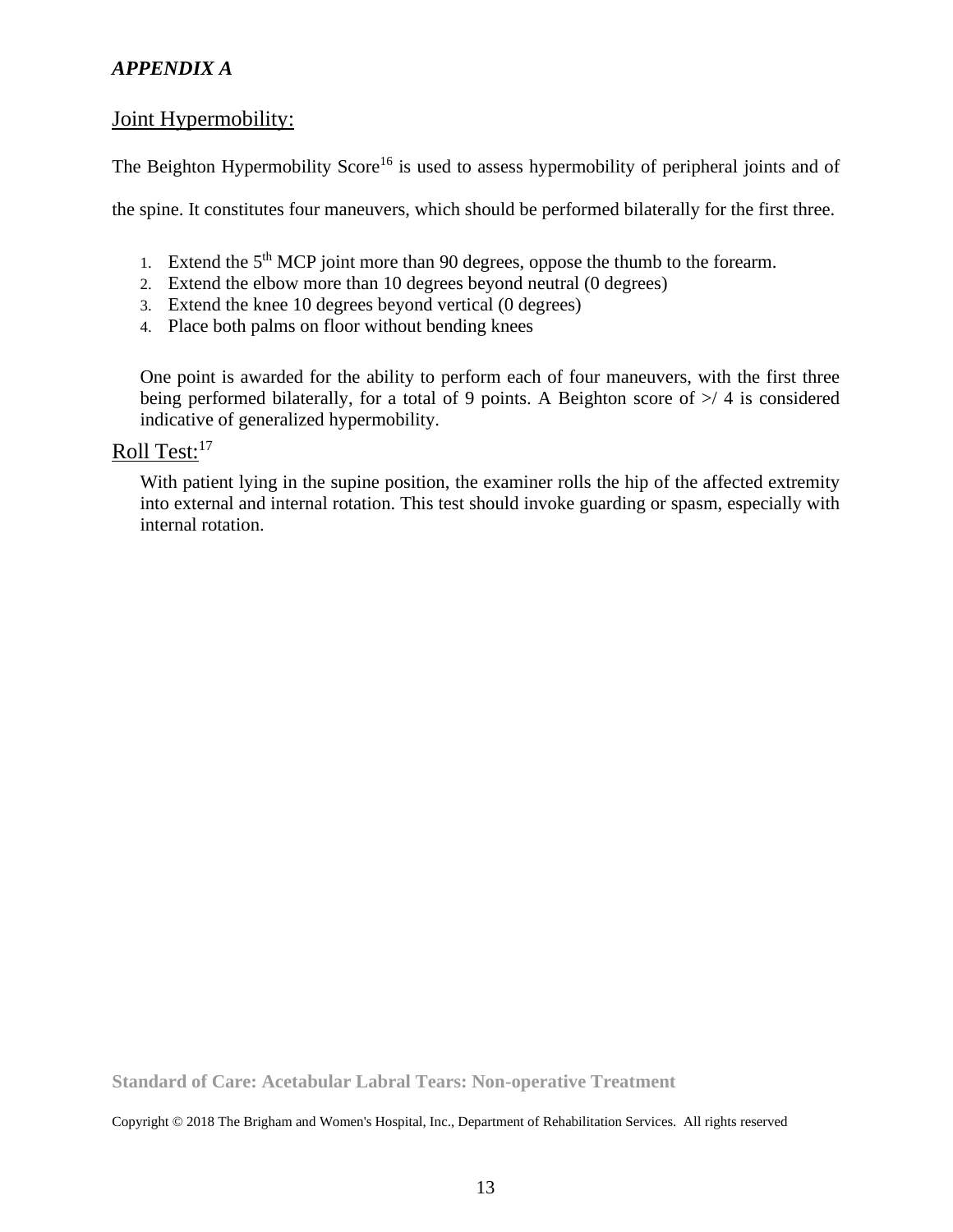

## **APPENDIX B-**

# **Non-Operative Physical Therapy Intervention: Acetabular Labral Tears**

#### **Please utilize the following progressions to the next phase based on Clinical Criteria and/or Time Frames as Appropriate.**

The intent of the treatment progression is to provide the clinician with a guideline for the rehabilitation course of a patient with a labral tear to be treated non-operatively. It is by no means exhaustive or to be used as a substitute for one's clinical decision making regarding the progression of a patient based on their physical exam/findings and individual progress.

## **Phase I – (Day 1 (PT evaluation)-Week 0-2):**

**GOALS**

- Provide patient with understanding of etiology
- Patient education of home exercises
- Compliance with self-care, home management, activity modification
- Normalize gait
- Restore ROM
- Restore joint mechanics of lumbar spine, pelvis and hip
- Restore pelvic alignment
- Initiate strengthening
- Minimize pain at rest
- Minimize pain with ambulation and function (consider assistive device for pain relief and normalize gait pattern)

## **PRECAUTIONS/GUIDELINES**

- Avoid symptom provocation during ambulation, activities of daily living (ADL), therapeutic exercise
- No active hip flexion with long lever arm, e.g. No SLR

#### **TREATMENT STRATEGIES**

- Home exercise program, as instructed;
	- o abdominal setting (focus on Transverse Abdominus), gluteal setting if permitted, quadriceps setting pain free, plantar flexion and eversion with elastic bands, all pain free
	- o ROM
		- Restore Pain-free P/AROM all directions
			- Lumbar Spine
			- Ilium
			- Hip
		- Restore Pelvic Alignment

**Standard of Care: Acetabular Labral Tears: Non-operative Treatment**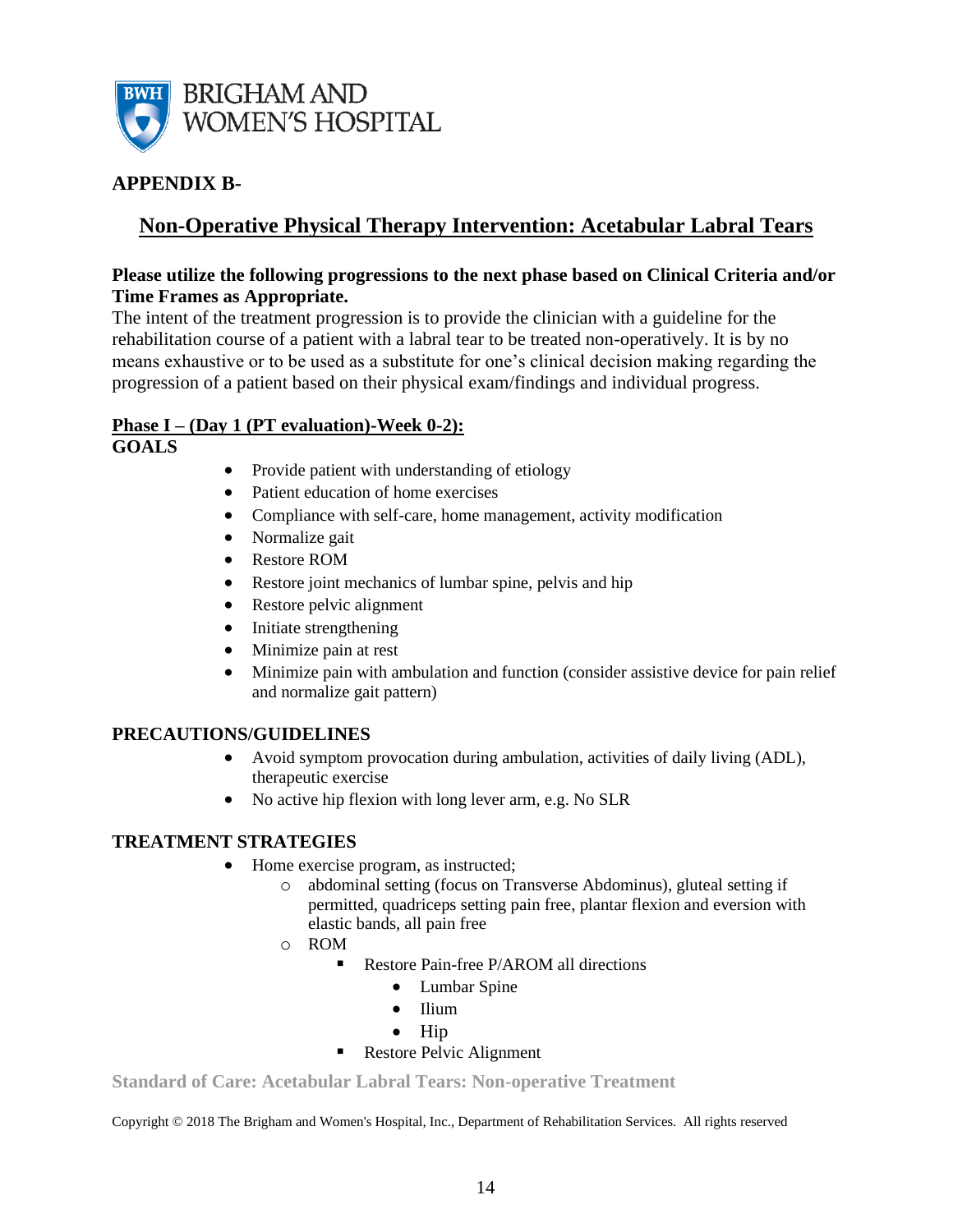- Joint glides and mobilization with movement for joint capsule restrictions
- Patient education
	- o Activity modification
	- o Bed mobility
	- o Positioning
	- o Shoe wear
	- o Assistive device as indicated for ambulation
- Soft tissue techniques to address iliacus, psoas, piriformis, TFL, ITB, gluteal muscles, superior/proximal rectus femoris
- Pelvic alignment techniques (muscle energy techniques, Joint Mobilization, STM)
- Gait training
- Hydrotherapy/Pool Aquatics
	- o Gait-backward walking
	- o Pain-free active range of motion
	- o Single-leg standing
- Open chain strengthening for knee flexion, hip abduction hip extension to neutral, gastrocnemius
- Initiate core control: Transversus abdominus isometrics
- Balance training: double-limb support

## **CRITERIA FOR ADVANCEMENT**

- Control of pain
- Symmetrical pelvic alignment
- Normalized gait with appropriate assistive device

## **Phase II –Strengthening (Weeks 2-12):**

## **GOALS**

- Normalize gait- no pain nor deviations with or without assistive device
- 0/10 pain during ADL
- Ascend/descend 8-inch step with good control, with or without rail/assistive device
- Core control during low demand exercises
- Good pelvic stability to meet demands of ADL
- Continued Symmetrical pelvic alignment
- ROM Lumbar spine and hip within functional limits
- Patient education and independence with home therapeutic exercise program

## **PRECAUTIONS**

- Antalgic gait
- Symptom provocation
- Pain during ADL
- Pain during therapeutic exercise: hip abduction and flexion to tolerance
- Faulty movement patterns of hip, pelvis, lumbar spine
- Impaired posture
- Capsular and soft tissue irritation
- No active SLR nor hip flexion exercises until pain subsides

#### **Standard of Care: Acetabular Labral Tears: Non-operative Treatment**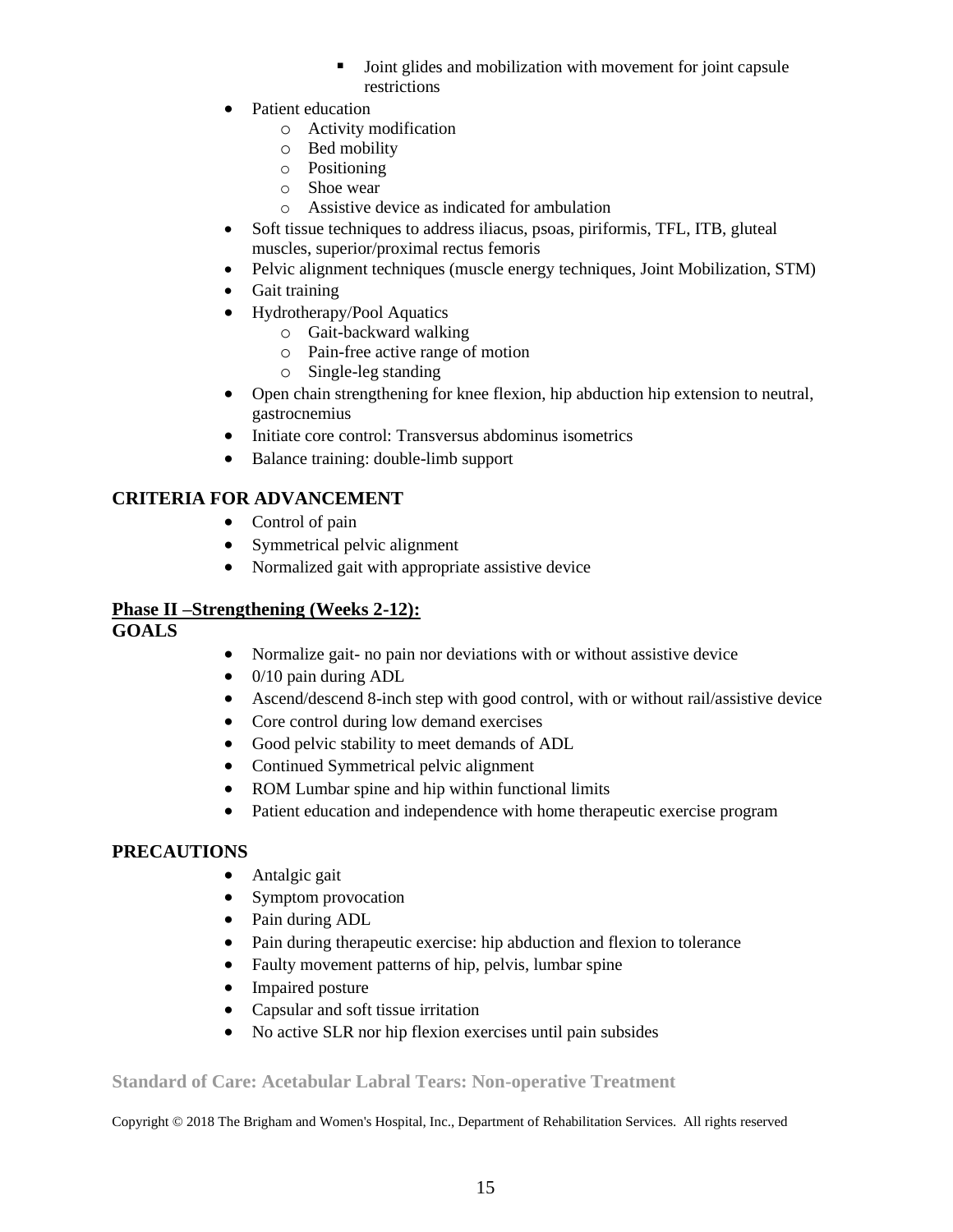### **TREATMENT STRATEGIES**

- Manual therapy as indicated for lumbo-pelvic-hip impairments e.g. STM, joint mobilization, joint manipulation, MET, kinesiotaping
- Postural reeducation to control neutral pelvis, utilization of TrA with function
- Home exercise program, as instructed, based on evaluation and progression
- Hydrotherapy: buoyancy assisting to buoyancy resisting exercises
- Hip strengthening progression
	- o hip extension to neutral (gluteus maximus with or without hamstrings)
	- o hip abduction pain-free and in neutral spine to isolate gluteus medius (no hip flexion)
	- o clam shell with hip in neutral (0 degrees) with knee flexion
	- o knee flexion to neutral (hamstrings)
	- o leg press to 45-60 degrees (gradually increasing weight)
	- o \*no lunges, no full squats
- Functional strengthening: leg press, mini functional squats (for functional activities, not repetitive exercise), step-ups/step-downs, foam, balance boards, functional and sport specific training
- Hip ROM with stable pelvis
	- o Quadruped rocking backward (hip flexion)
	- o Heel slides (hip flexion to 90)
- Core control progression
- Bicycle, seat elevated, pain-free, progress from no resistance to min/mod resistance pain-free, elliptical more backwards than forward and pain-free
- Proprioception and balance exercises: progress from double-limb to single-limb support
- Flexibility: evaluation-based
- Modalities for pain control: TENS, Kinesiotaping, Ice, Cold Pack

#### **CRITERIA FOR ADVANCEMENT**

- ROM within functional limits
- Ascend/descend 8-inch step with good pelvic control
- Good pelvic control during single-limb stance
- Normalized gait without an assistive device
- No Active Hip Flexion until pain subsides

#### **Phase III–Advanced Strengthening/Return to High Level Function/Sports (Weeks 12-24): GOALS**

- Independent advanced home exercise program
- Optimize ROM
- 5/5 LE strength, 4/5 trunk strength
- Good, dynamic balance
- Pain-free ADL
- Pain-free hip flexion
- Return to low impact recreation activities/sports

#### **PRECAUTIONS**

- Symptom provocation
- Ignoring functional progression
- Return to sport pain-free

**Standard of Care: Acetabular Labral Tears: Non-operative Treatment**